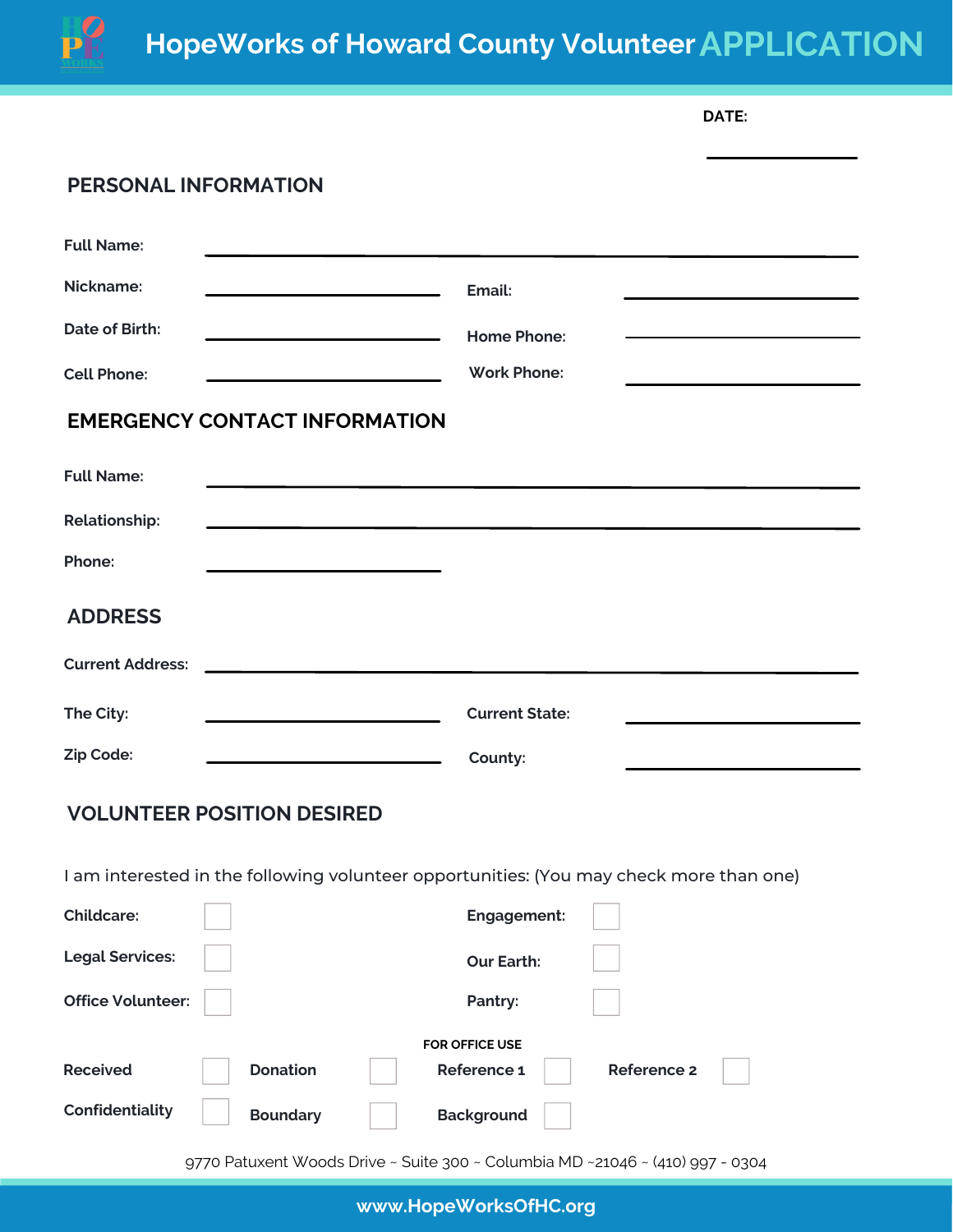

**PAGE 2**

**Please respond to the questions below.**

**1. How did you hear about HopeWorks?**

**2. Why do you want to volunteer at HopeWorks?**

**3. Do you have any past volunteer experience?**

**4. What experience/training do you have related to the type of volunteer opportunities you selected?**

**5. Some volunteer opportunities at HopeWorks involve dealing with victims in crisis. What type of crisis intervention training or experience have you had?**

**6. Have you or anyone you know had a personal experience with domestic violence, dating violence and/or sexual violence? If yes, please explain.**

**7. Have you or anyone in your family received services from our agency? Please note services received and last date of service.**

**8. Do you have any interests or special skills you would like to offer to the HopeWorks?**

| 9. Do you have a reliable means of transportation to and from your volunteer opportunity? $Y(\bigcap$               |  |
|---------------------------------------------------------------------------------------------------------------------|--|
| 10. Are you currently employed? If yes, where? $Y(\bigcap$<br>N( )                                                  |  |
| 11. Do you speak, write, and/or understand a language(s) other than English? $Y(\bigcap$<br>N()<br>What language(s) |  |